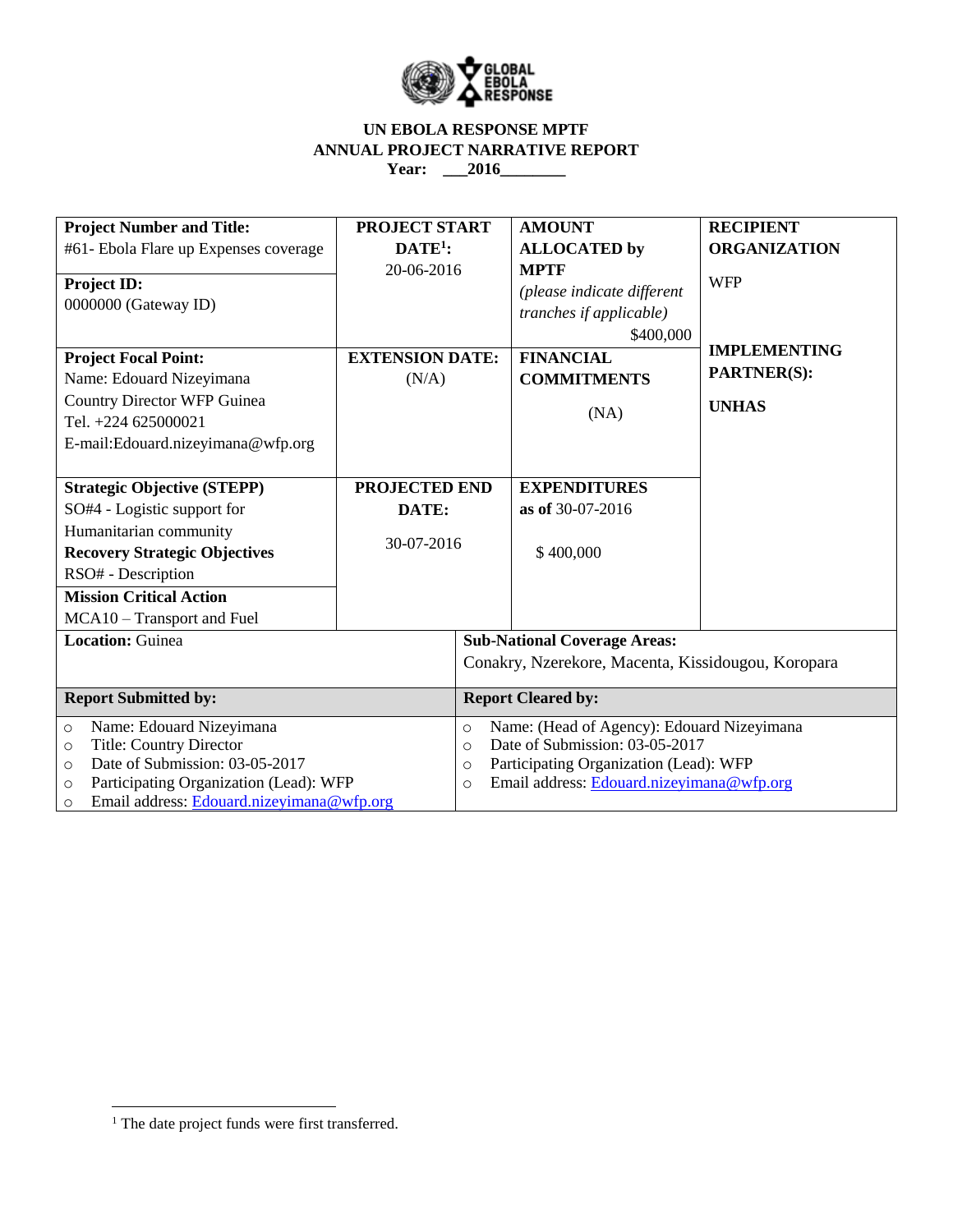

# **UN EBOLA RESPONSE MPTF ANNUAL PROJECT NARRATIVE REPORT**

**Year: \_\_\_2016\_\_\_\_\_\_\_\_**

| <b>OUTPUT INDICATORS</b>                                                                                                            |                                                 |                                                                                            |                                                                                                                                      |                                                                                                                                      |                                                                            |  |  |  |
|-------------------------------------------------------------------------------------------------------------------------------------|-------------------------------------------------|--------------------------------------------------------------------------------------------|--------------------------------------------------------------------------------------------------------------------------------------|--------------------------------------------------------------------------------------------------------------------------------------|----------------------------------------------------------------------------|--|--|--|
| <b>Indicator</b>                                                                                                                    | Geographic<br>Area                              | Projected<br><b>Target</b><br>(as per<br>results<br>matrix)                                | Quantitative<br>results for the<br>reporting period                                                                                  | <b>Cumulative</b><br>results since<br>project<br>commencement<br>(quantitative)                                                      | <b>Delivery Rate</b><br>(cumulative % of<br>projected total)<br>as of date |  |  |  |
| Description of the quantifiable indicator as set out in the approved project proposal                                               |                                                 |                                                                                            |                                                                                                                                      |                                                                                                                                      |                                                                            |  |  |  |
| Number of<br>passengers<br>transported                                                                                              |                                                 | 770<br>Passengers                                                                          | 709 Passengers                                                                                                                       | 709 Passengers                                                                                                                       | 92,07 %                                                                    |  |  |  |
| Number of Cargo<br>transported                                                                                                      | Nzérékoré<br>Macenta<br>Koropara<br>Kissidougou | 2,998 Kgs<br>cargo                                                                         | 4,445 Kgs cargo                                                                                                                      | 4,445 Kgs cargo                                                                                                                      | 148,26 %                                                                   |  |  |  |
| Number of medical<br>evacuation (No Ebola<br>medevac).                                                                              |                                                 | 03 Medevac                                                                                 | 01 Medevac                                                                                                                           | 01 Medevac                                                                                                                           | 33,33%                                                                     |  |  |  |
| Number of Hours<br>flown.                                                                                                           |                                                 | 80 hours                                                                                   | 107.57 hours                                                                                                                         | 107.57 hours                                                                                                                         | 134,46%                                                                    |  |  |  |
| Quantity of fuel<br>burned                                                                                                          |                                                 | 30,000 Liters                                                                              | 47.314 Liters                                                                                                                        | 47.314 Liters                                                                                                                        | 157,71%                                                                    |  |  |  |
| <b>EFFECT INDICATORS</b> (if available for the reporting period)                                                                    |                                                 |                                                                                            |                                                                                                                                      |                                                                                                                                      |                                                                            |  |  |  |
| Flight delay<br>$\overline{a}$<br>and<br>cancellation<br>Rate of travel<br>request<br>satisfaction<br>Aircraft<br>occupancy<br>rate | Nzérékoré<br>Macenta<br>Koropara<br>Kissidougou | No delay or<br>cancelation.<br>100% rate of<br>satisfaction<br>75% of<br>occupancy<br>rate | - No flight delay<br>and cancellation<br>recorded.<br>- $100\%$ rate of<br>travel request<br>satisfaction<br>- 57% occupancy<br>rate | - No flight delay<br>and cancellation<br>recorded.<br>- $100\%$ rate of<br>travel request<br>satisfaction<br>- 57% occupancy<br>rate | 100%<br>100%<br>57%                                                        |  |  |  |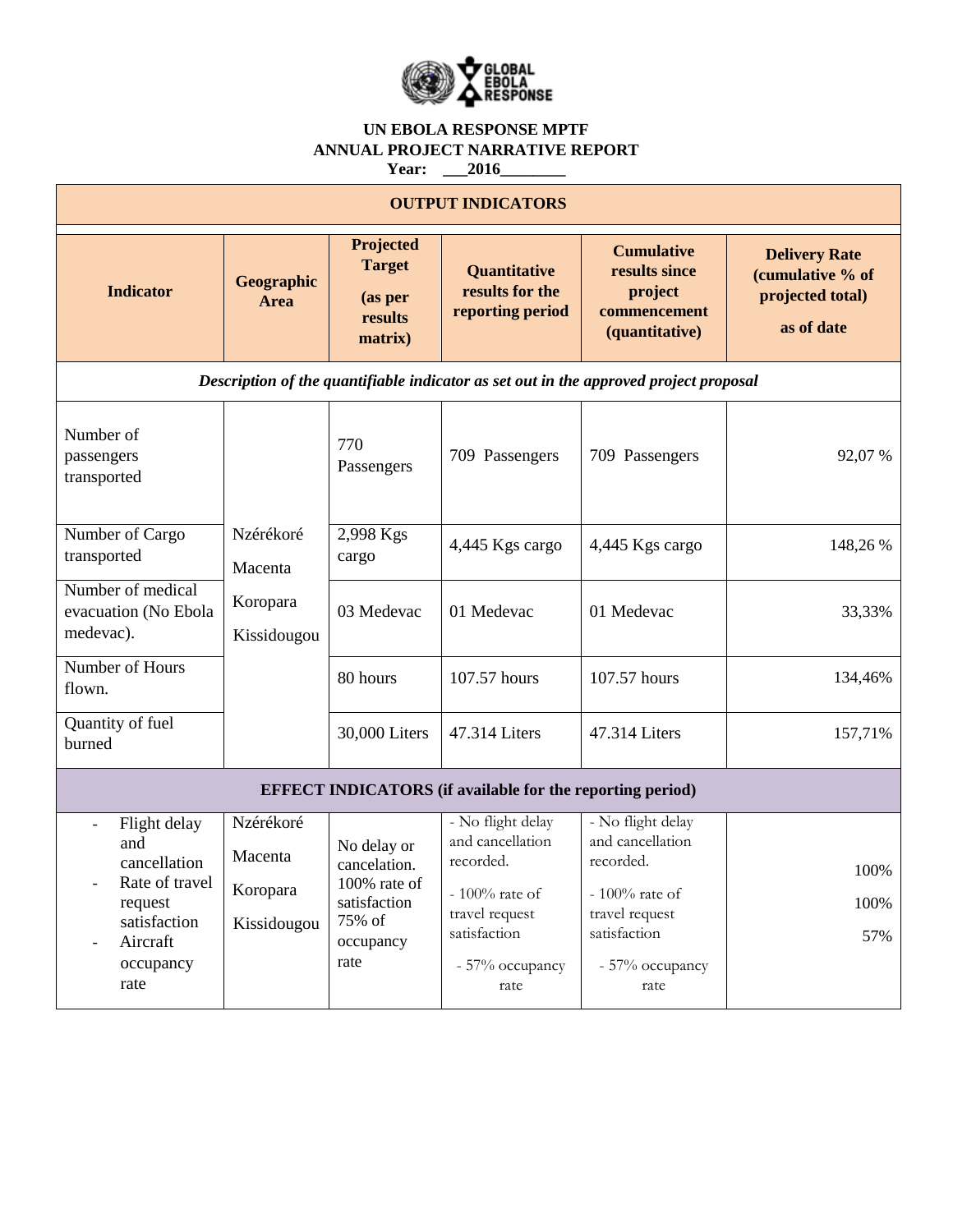

#### **UN EBOLA RESPONSE MPTF ANNUAL PROJECT NARRATIVE REPORT Year: \_\_\_2016\_\_\_\_\_\_\_\_**

# **PROGRAMME REPORT FORMAT**

# **EXECUTIVE SUMMARY**

In  $\frac{1}{2}$  to 1 page, summarise the key achievements of programme in terms of outcomes and outputs. Please, list the main activities implemented for the project, and describe the progress made during the current reporting period. Explain how the outcome(s) indicated in the Matrix have contributed to the project objective(s) through the Mission Critical Action (MCA) for the Response and the Recovery Strategic Objective (RSO) for Recovery

**Current Situation and Trend** (*please provide a brief introduction to the project and the related outcomes in relation to implementation of the project (1-2 paragraphs)*)

When the Koropara EDV flare broke out in March 2016, the emergency response mechanism had to be entirely reactivated in all of its aspects. The UNHAS flights were needed to facilitate the rapid deployment of response teams and their equipment to site. Following this unplanned and massive increase in flight requests, and given that the UNHAS regular operations' budget which was originally set to end with July 2016 had already been overconsumed, WFP and UNHAS was in an extreme need to find ways to cover those unexpected excessive expenses while ensuring also that UNHAS regular activities during the period of June and July 2016 would continue. With the MPTF award of 400,000 USD, UNHAS flights were adequately covered. Additional flights allowed a quick access and deployment of response teams in the affected zones which facilitated the containment of the resurgence.

### **Narrative section** *(About 1,000 words)***:**

### **Key Achievements:**

With this MPTF grant, UNHAS was able to contribute to the containment of the latest flare up since the response would not be rapid enough if humanitarians had to rely on ground transportation. There is no other air service in Guinea so the only alternative left was by road and this takes 2 full days from Conakry to Nzerekore.

UNHAS has demonstrated professionalism in responding to all requests for air transport submitted by humanitarian operators between Conakry and the Ebola affected areas. Additional flights were added and special flights chartered at a short notice. Moreover, there were no delays or flight cancellations during the emergency response period despite risks of bad weather.

The UNHAS staffing structure included mostly national staff whose capacity was developed by the WFP international aviation expert: 01 air transport officer (International), 05 air movement assistants (local staff), 01 administration assistant (local staff), and 02 drivers (localstaff). This can be perceived as a major boost in terms of local capacities development and ownership for future similar interventions.